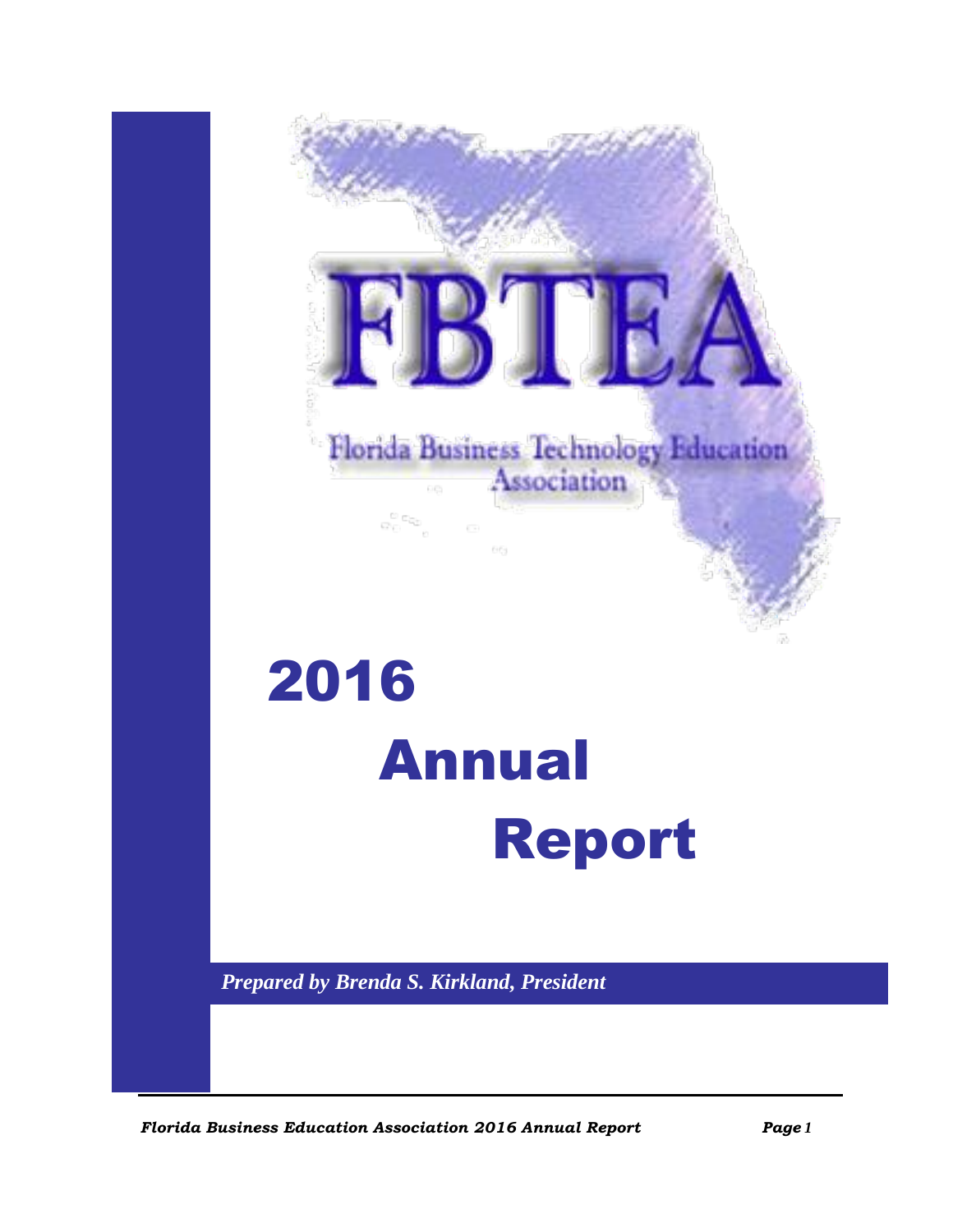## Table of Contents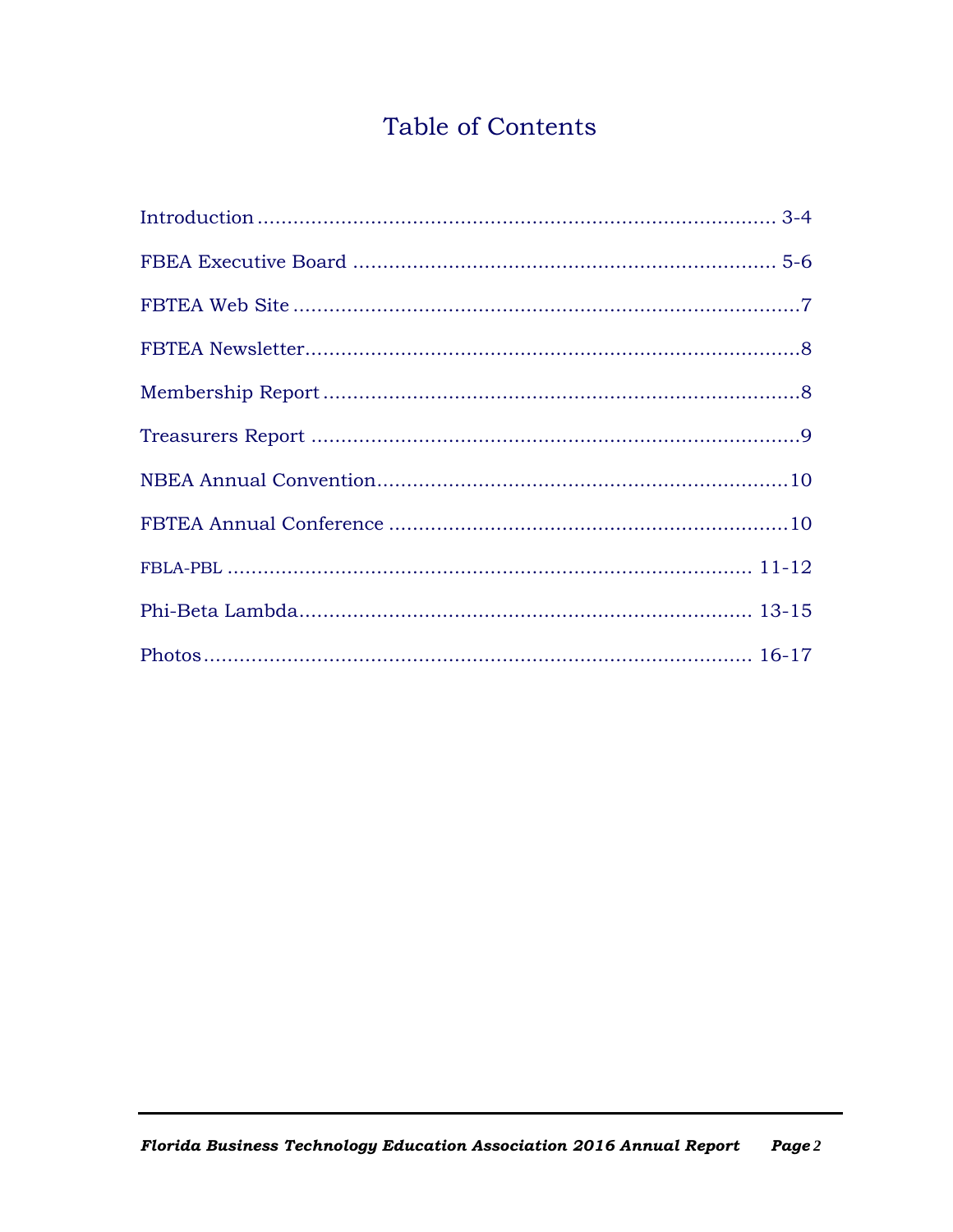## **Introduction**

Florida Business Technology Education Association is a professional association for business and marketing educators at the secondary and post-secondary levels. FBTEA's Mission is to foster excellence in Business Technology Education in Florida through professional development, curriculum enhancement, leadership, recognition of outstanding educational commitment, and articulation with the Florida Department of Education and the business community.

The purpose of FBTEA is to promote quality education in all phases of business and to encourage professional growth and cooperative interaction among all individuals involved in this field of education.

The purpose of the Business Technology Education Association is to:

- provide open forums and conferences for the study and discussion of all matters related to the total program of Business Technology Education.
- render assistance and advice to the Florida Department of Education concerning problems pertaining to Business Technology Education.
- cooperate with international, national, state, and local organizations or individuals involved in the continued development of Business Technology Education programs within the state.
- develop the professionalism of business technology educators
- promote the expansion and improvement of Business Technology Education programs within the state of Florida
- support Business Technology Education student organizations (Future Business Leaders of America and Phi Beta Lambda) by encouraging participation in these local, state, and national leadership organizations and the organization of new chapters.
- promote Business Technology Education in the business community
- act as a liaison between Business Technology Educators and the business community
- recognize outstanding Business Technology Educators and community leaders who have demonstrated support and dedication to Business Technology Education.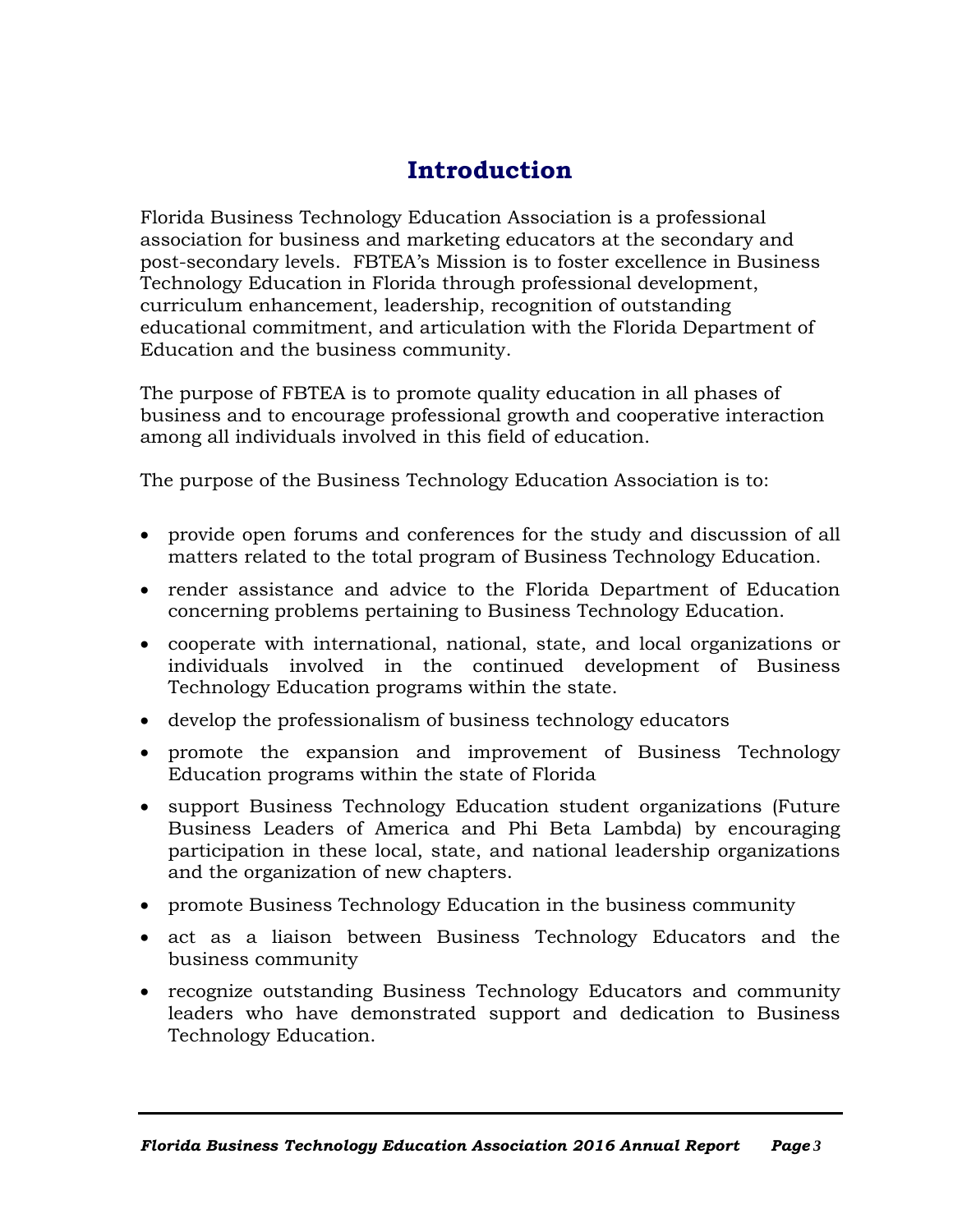FBTEA is associated with the Southern Business Education Association and the National Business Education Association.

Membership is extended to all persons actively engaged in or interested in the profession of business education.

The governing body is the Executive Board, which consists of the officers: President, President-elect, Secretary, Treasurer, SBEA Representative, Middle/Junior High School Representative, Secondary Representative, Post-Secondary/College/University Representative, and Supervisors Representative. All officers serve a one-year term except for the treasurer and SBEA representative who serves a three year term.

The Association holds its annual conference in conjunction with the Florida Association for Career and Technical Education (FACTE) conference in the summer and calls meetings when deemed necessary by the executive council.

The official publication, the FBTEA Newsletter, is published twice a year.

### **MOTTO**

The motto of the Florida Business Technology Education Association is: Building Personal and Professional Success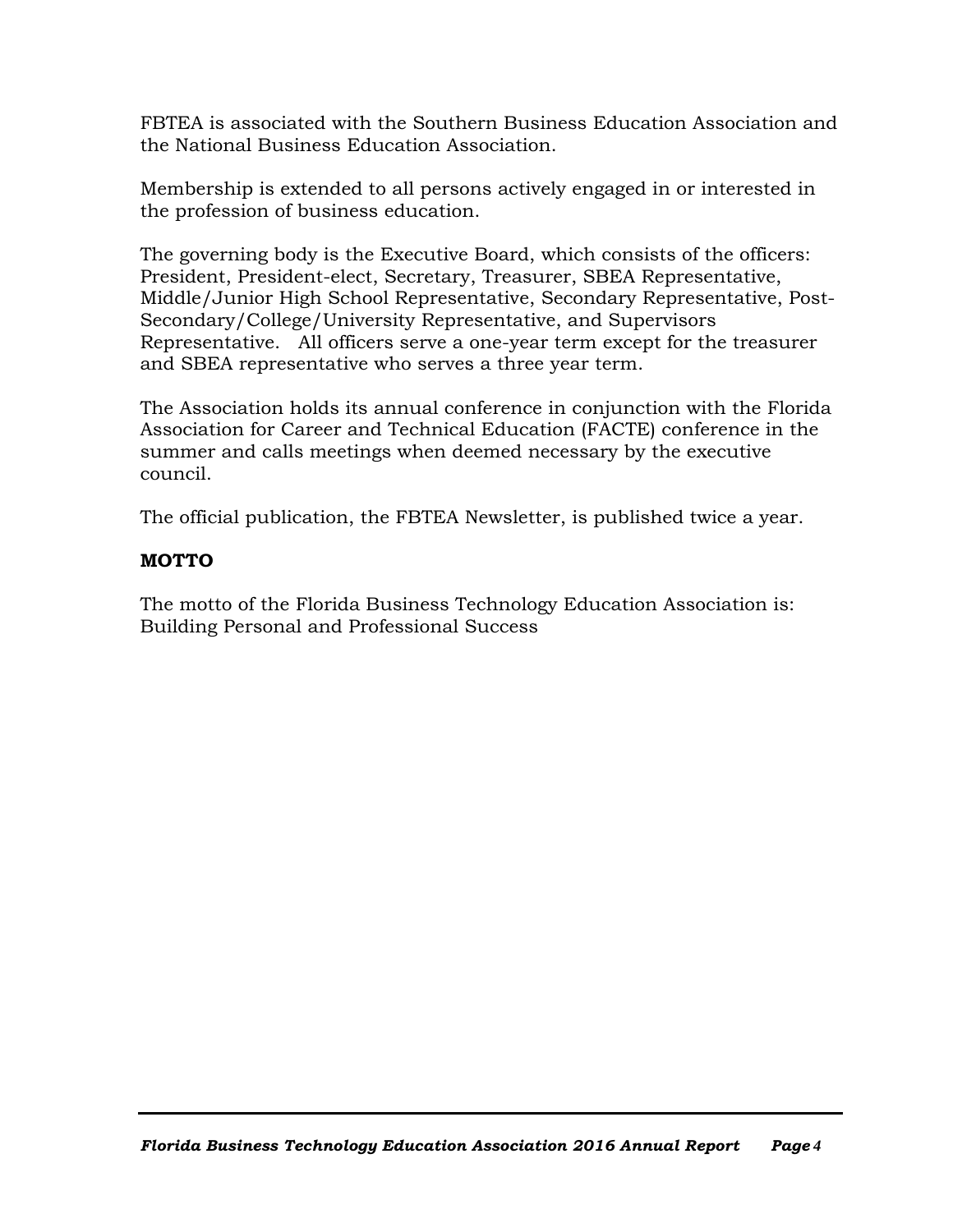### **FBTEA Executive Board**

| Brenda S. Kirkland, NBCT<br>Business Technology Instructor<br>Fleming Island High School<br>VyStar Business & Finance Academy<br>Academy of Digital Media<br>2233 Village Square Parkway<br>Fleming Island, FL 32003<br>904-336-7608<br>brenda.kirkland@myoneclay.net<br>President Elect | FBTEA President            |
|------------------------------------------------------------------------------------------------------------------------------------------------------------------------------------------------------------------------------------------------------------------------------------------|----------------------------|
| Vacant                                                                                                                                                                                                                                                                                   |                            |
| Melissa Konkol<br>Gause Academy of Converging Technologies<br>P O Box 1696<br>Lake Wales, FL 33859<br>863 528-8534<br>melissakonkol@gmail.com                                                                                                                                            | Past President             |
| S. Loretta Young<br>Program Specialist<br>Career & Technical Education<br><b>Marion County Public Schools</b><br>1014 SW 7th Rd, Ocala, FL 34471<br>352.671.4103 (Office), 352.671.4188 (Fax)<br>MCPS x56873<br>susan.young@marion.k12.fl.us                                             | Secretary                  |
| Susan Larsen<br>Retired<br>1812 Tom A Toe Road<br>Boynton Beach, FL 33426<br>561-310-0515 cell; 561-588-4145 home<br>sslarsen@bellsouth.net                                                                                                                                              | Treasurer                  |
| Linda Robinson, NBCT<br>531 Coleman DR, W<br>Winter Haven, FL 33884<br>863 221-6930<br>linda.robinson@polk-fl.net                                                                                                                                                                        | <b>SBEA</b> Representative |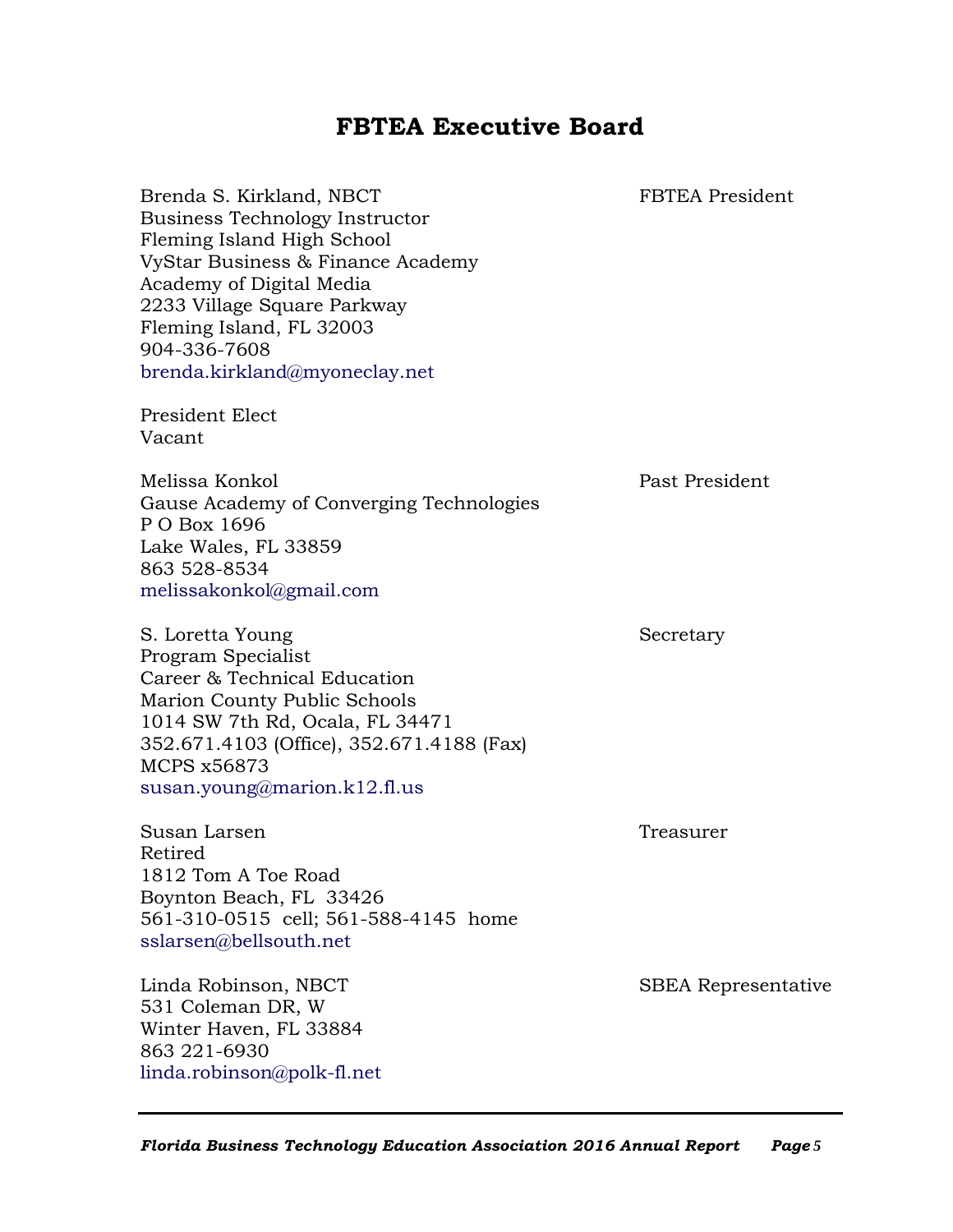Carol Petrone **FBTEA FACTE** Representative Adult, Career and Technical Education Coordinator Dixie County High School 16077 NE Highway 19 Cross City, FL 32628 352.498.6454 [carolpetrone@dixie.k12.fl.us](mailto:carolpetrone@dixie.k12.fl.us)

Toby Brandon Middle School Representative Career & Technical Education District Specialist Duval County Public Schools 14545 Zachary DR, S Jacksonville, FL 32218 904 537-4222 [brandont1@duvalschools.org](mailto:brandont1@duvalschools.org)

6516 Baker Circle, W Cocoa, FL 32927-3144 321-537-8696 [bourkec64@yahoo.com](mailto:bourkec64@yahoo.com)

Dr. Carol Bourke Post-Secondary/Vocational Representative

#### **Florida Department of Education Representatives**

Debra Perdue Information Technology State Supervisor Division of Career and Adult Education Florida Department of Education (850)245-9003 [Debra.perdue@fldoe.org](mailto:Debra.perdue@fldoe.org)

Alicia Alexander CTE State Supervisor Business Management & Administration, Finance Division of Career & Adult Education 850-245-0982 Office [alicia.alexander@fldoe.org](mailto:alicia.alexander@fldoe.org)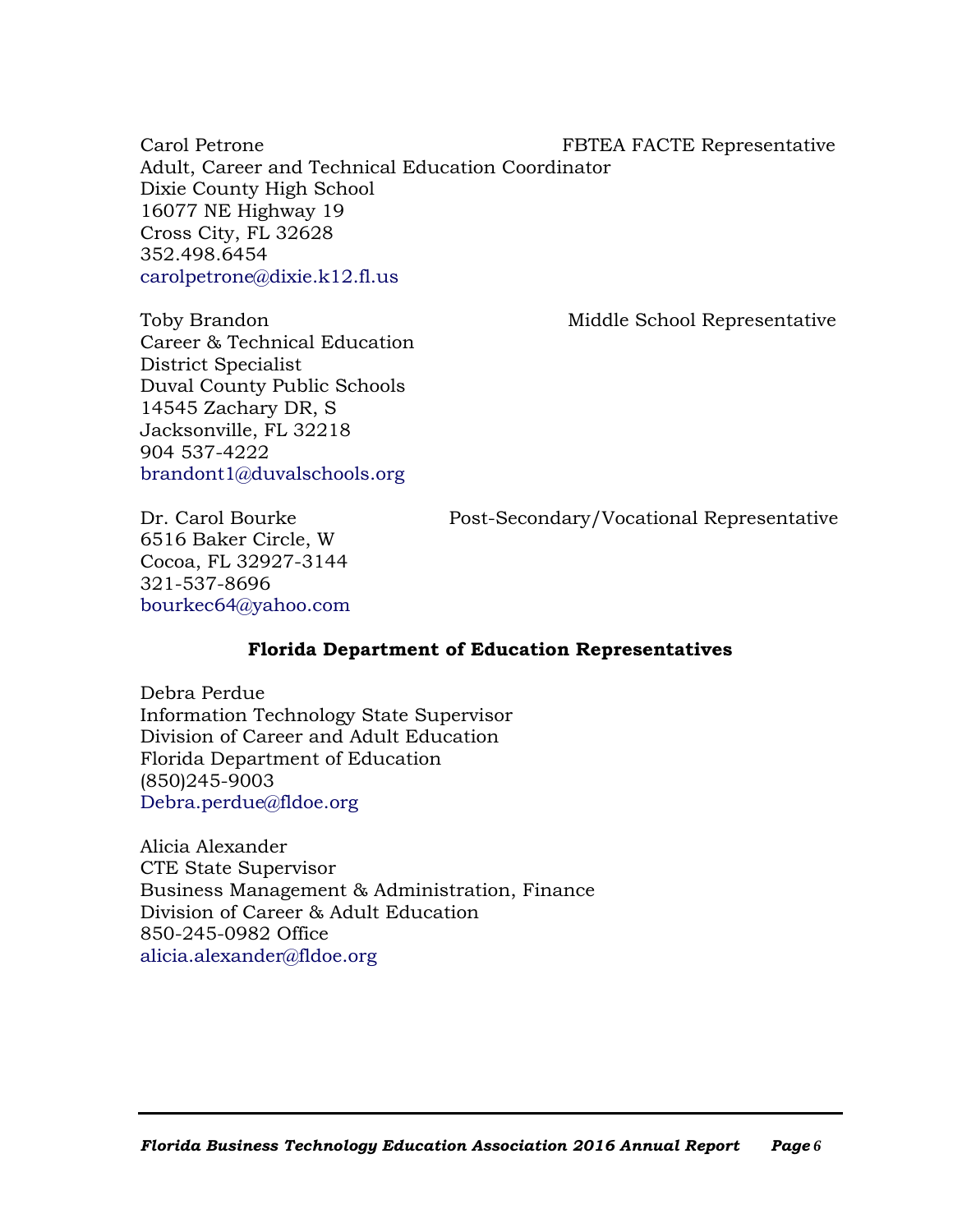## **FBTEA Web Site**

The FBTEA Web address is www.fbteag.org. You will find a list of officers, the FBTEA bylaws, a membership form, scholarship applications, past newsletters, past presidents and the FBTEA newsletter. You will also find links to many additional resources and the following:

- [Florida State Department of Education](http://www.alsde.edu/)
- Florida Association for Career and Technical Education
- [Business](http://www.dpe.org/) Professionals of America
- [Future Business Leaders of America-Phi Beta Lambda](http://www.fbla-pbl.org/)
- [International Society for Business Education](http://www.siec-isbe.org/)
- [National Business Education Association](http://www.nbea.org/)
- [Southern Business Education Association](http://www.sbea.org/)

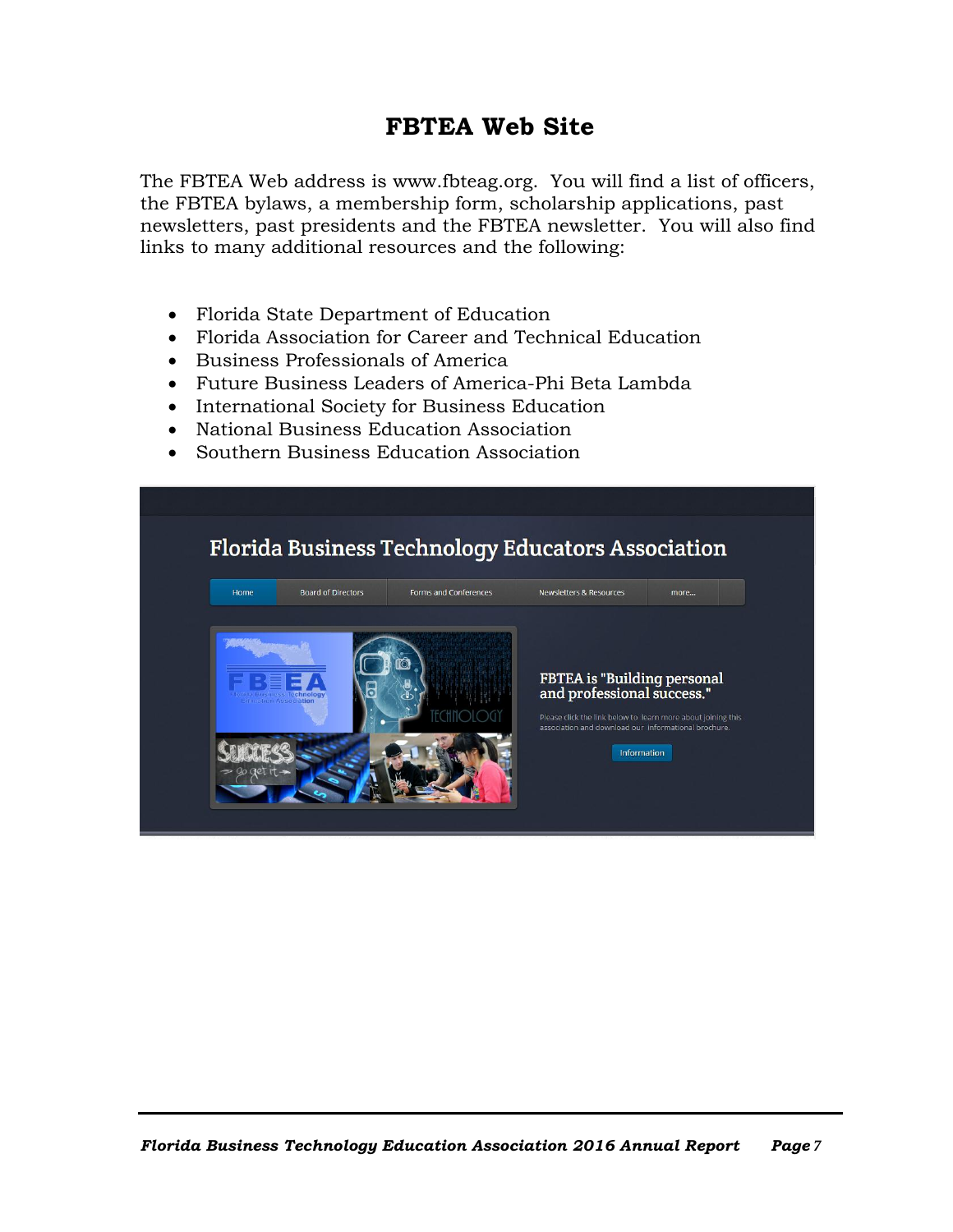### **Newsletter**

The FBTEA Newsletter is published twice a year and contains information about the annual conference, news from NBEA and SBEA, announcements about FBLA, PBL, BPA activities, and articles of interest.



## **Membership Report**

Membership in FBTEA is unified with NBEA and SBEA and is open to all persons actively engaged in or interested in the profession of Business Education. The NBEA and SBEA roster of current members dated October 1, 2016, shows Florida with 99 professional, student, and retired members.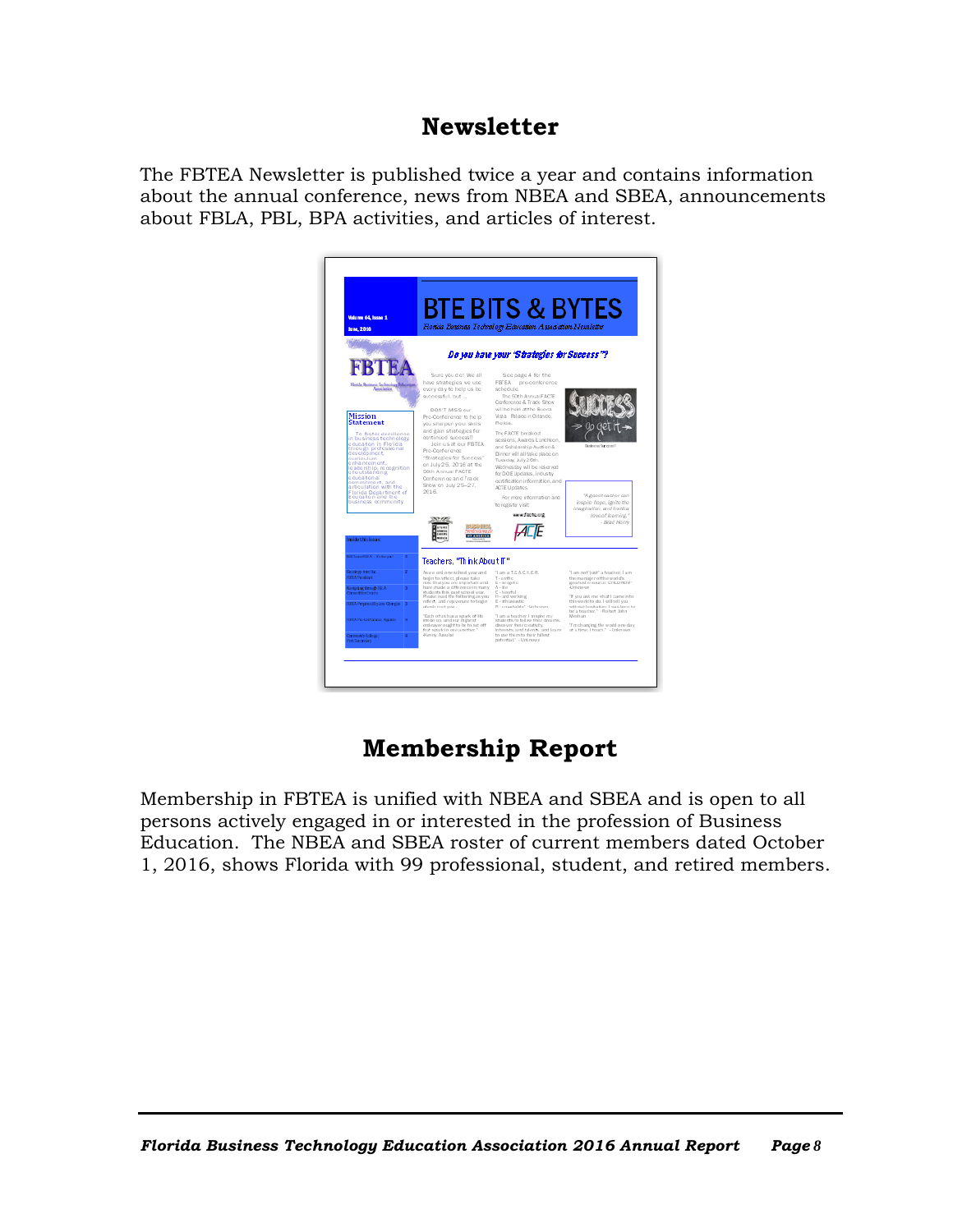## **FBTEA Financial Report July 1, 2015 - June 30, 2016**

| Item                            |          | Income Expenses Balance |          |
|---------------------------------|----------|-------------------------|----------|
| Beginning Balance--July 1, 2015 |          |                         | 8,258.24 |
| Membership Dues                 | 1,852.50 |                         |          |
| SBEA Incentive Membership       | 30.00    |                         |          |
| Conference Registration         | 1,400.00 |                         |          |
| Lampo Group for luncheon        | 100.00   |                         |          |
| FACTE Memberships               |          | 45.00                   |          |
| NBEA Membership                 |          | 85.00                   |          |
| Postage--Newsletter/Membership  |          | 61.35                   |          |
| Conference Luncheon             |          | 275.75                  |          |
| Presenter Gifts-Conference      |          | 19.97                   |          |
| <b>Brochures</b>                |          | 274.34                  |          |
| Gift Baskets-FACTE              |          | 48.60                   |          |
| Plaque                          |          | 80.25                   |          |
| Scholarship                     |          | 500.00                  |          |
| <b>SBEA Sponsor Session</b>     |          | 100.00                  |          |
| <b>Board Travel</b>             |          | 864.97                  |          |
| <b>SBEA</b> Convention Trip     |          | 1,225.76                |          |
| Office Supplies                 |          | 55.56                   |          |
| Corporation Annual State Report |          | 61.25                   |          |
| Free Yellow Hosting Package     |          | 155.40                  |          |
| SBEA 2015 Convention            |          | 665.92                  |          |
|                                 |          |                         |          |
| <b>Total Income</b>             | 3,382.50 |                         |          |
| <b>Total Expenses</b>           |          | 4,519.12                |          |
| Ending Balance--June 30, 2016   |          |                         | 7,121.62 |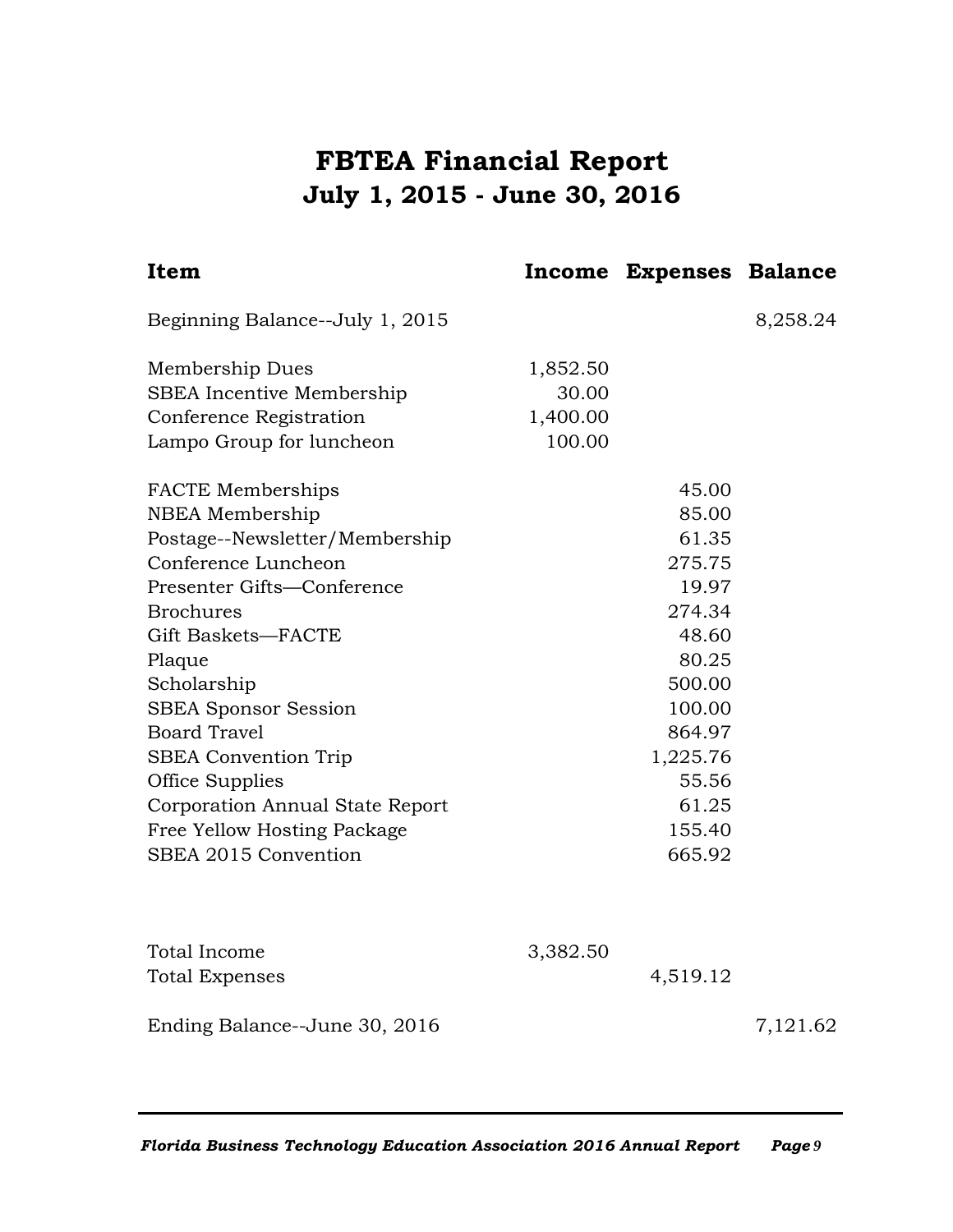## **Representation at National and Regional Meetings**

### **NBEA Convention**

A few members of Florida's Business Technology Education Association attended NBEA's 2016 Annual Convention held in Las Vega, Nevada. There were multiple educational sessions and computer workshops available to expand our minds, enhance our skills, and challenge our thinking.

### **FBTEA Conference**

**"Strategies for Success"** was the theme of the Florida Business Technology Education Association's Annual Conference/Workshops on July 25, 2016. Melissa Konkol, Past-President was the conference chair.

This was the second year since our organization moved our conference and joined the format of a one day Pre-Conference workshop/business meeting with the Florida Association of Career and Technical Education (FACTE). We had over thirty educators attended the conference, which was held at the campus of Full Sail University and Hilton Buena Vista Palace in Orlando, Florida on June 25, 2016.

This one day conference provided educators the opportunity to learn about the latest technologies that can be integrated into the classroom. In addition, we held the FBTEA Annual Business Meeting, a luncheon, tour of Full Sail University to learn about opportunities for our students, and held hands-on workshops. Some of the workshops included: FBLA Update given by our Florida State Adviser, Jody A. Jones; Microsoft Office 2016 – OneDrive, OneNote and Office Mix, Innovative Educator Program along with all the free Microsoft tools, and Cengage Learning also sponsored a Fieldtrip to help end the day visiting the Orlando Eye, Madam Tussauds and the Sea Life Orlando Aquarium.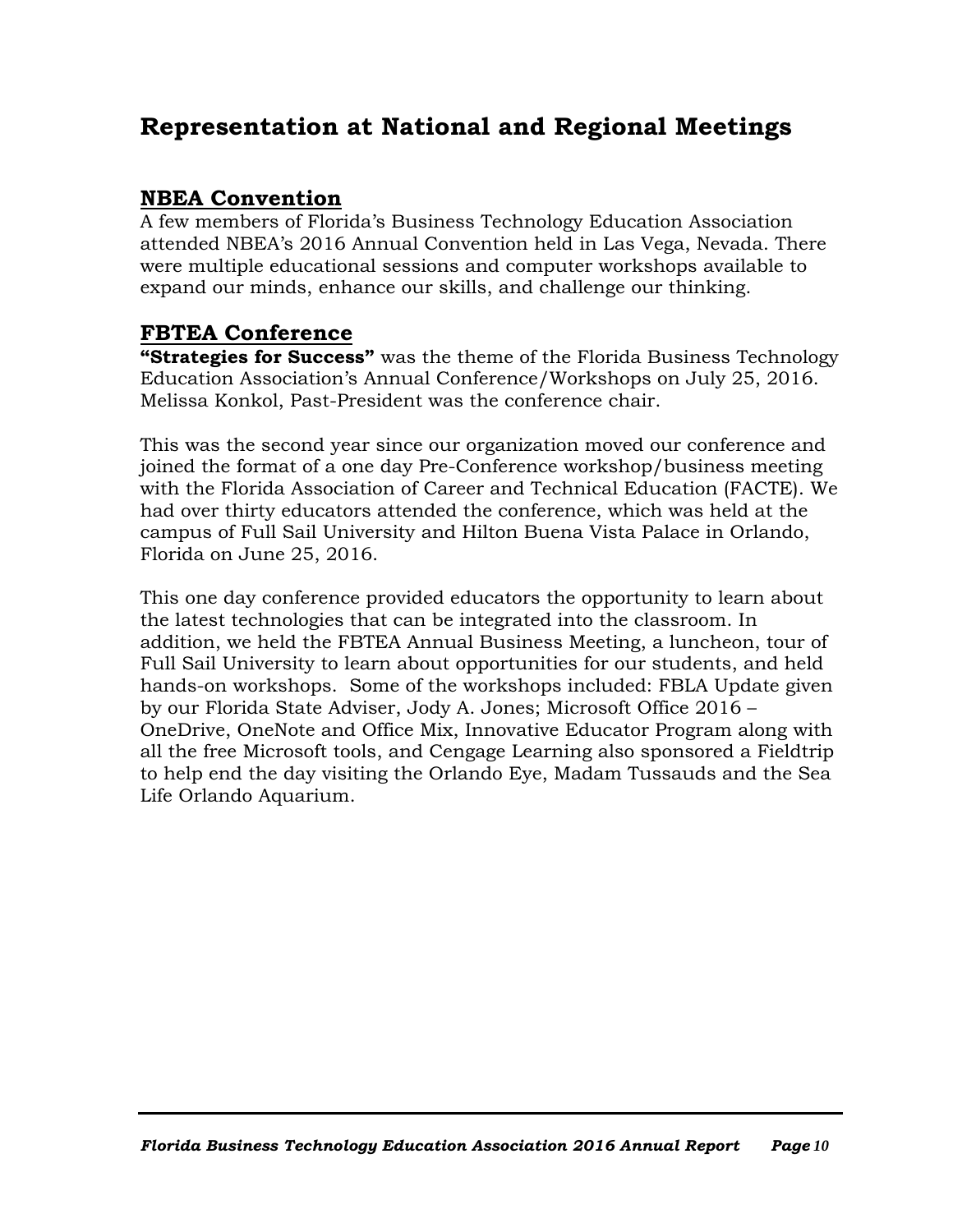

This summer, Florida's top students, along with their teachers and local advisers, traveled to Atlanta, to participate in four days of intense leadership workshops, award programs, and national competitions at the *2016 Future Business Leaders of America/Phi Beta Lambda National leadership Conference.*

Future Business leaders of America/Phi Beta Lambda is a national, non-profit organization devoted to preparing students for successful careers in business professions. FBLA/PBL serves both high school and college students and is America's largest and oldest student business organization. FBLA serves the secondary portion of this organization while PBL serves the post-secondary sector.

| Event                           | Place           | <b>Student</b>      | <b>School</b>                     |
|---------------------------------|-----------------|---------------------|-----------------------------------|
| American Enterprise Project     | 4th             | Gabriela Hernandez  | Mater Academy Charter High School |
| American Enterprise Project     | 4th             | Elanny Lago         | Mater Academy Charter High School |
| Business Calculations           | 4th             | Ellen Li            | Buchholz High School              |
| Business Calculations           | 6th             | Andy Zhang          | C. Leon King High School          |
| Business Communication          | 6th             | Grace Alexander     | Land O'Lakes Senior High School   |
| Business Ethics                 | 1 <sub>st</sub> | Yanisbel Ruiz       | Mater Academy Charter High School |
| <b>Business Ethics</b>          | 1st             | Jocelyn Bello-Paez  | Mater Academy Charter High School |
| Business Financial Plan         | 1st             | Hector Bibilonia    | Mater Academy Charter High School |
| Business Financial Plan         | 1st             | Cesar Sierra        | Mater Academy Charter High School |
| Business Law                    | 7th             | Marina Chan         | C. Leon King High School          |
| <b>Client Service</b>           | 7th             | Courtland Fernandez | East Bay High School              |
| Computer Problem Solving        | 2nd             | Max Michel          | Middleton High School             |
| Cyber Security                  | 1st             | Benjamin Simon      | Middleton High School             |
| Cyber Security                  | 8th             | Jack Eller          | Sarasota High School              |
| Economics                       | 8th             | Benjamin Gao        | Buchholz High School              |
| <b>Emerging Business Issues</b> | 3rd             | Roshan Jayaraman    | Strawberry Crest High School      |
| <b>Emerging Business Issues</b> | 3rd             | Krishna Vekariya    | Strawberry Crest High School      |
| FBLA Principles & Procedures    | 4th             | Rushi Vekariya      | Strawberry Crest High School      |

#### **2016 Future Business Leaders of America & Phi Beta Lambda National Leadership Competition Results & Awards – Top 10**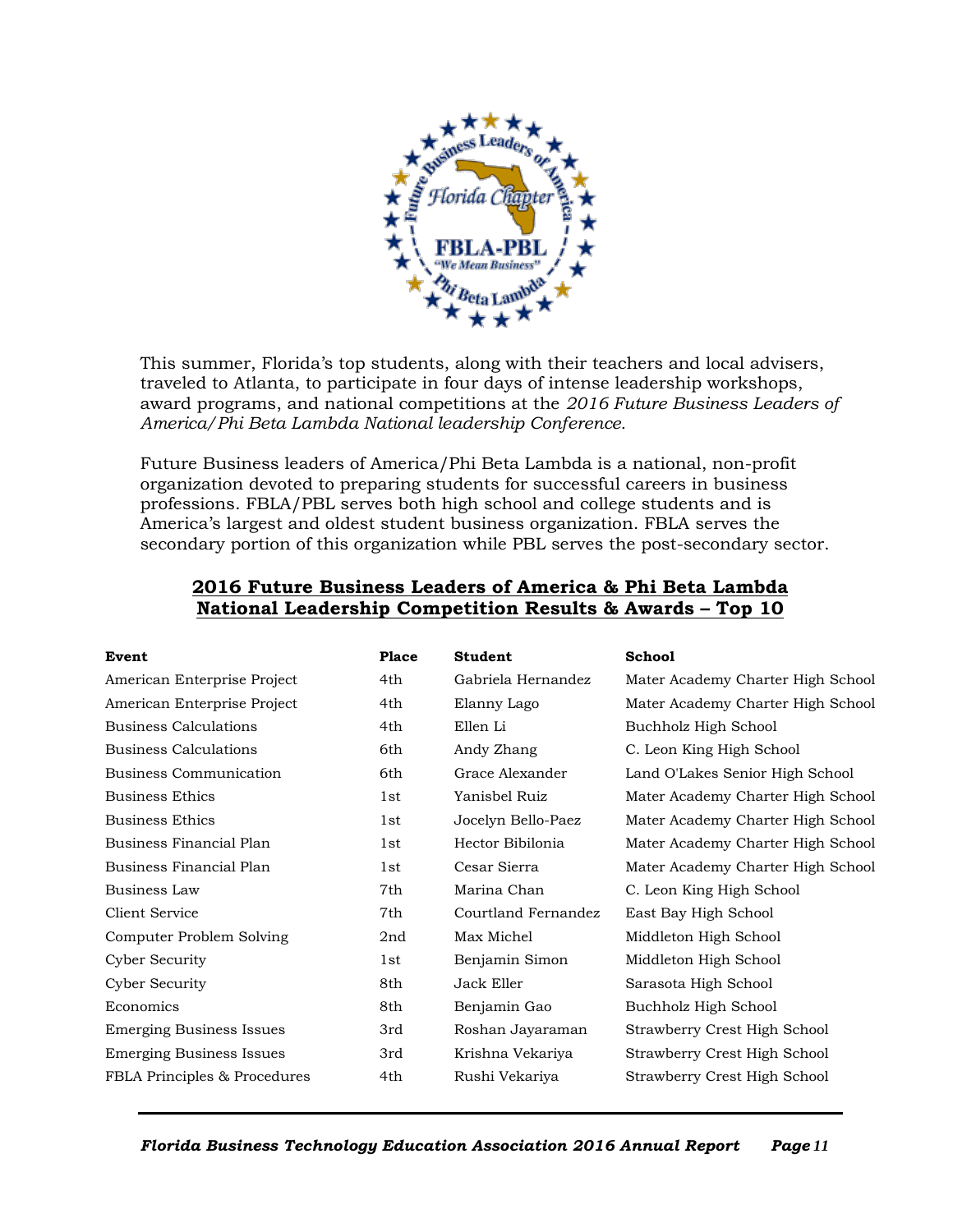| FBLA Principles & Procedures                                        | 6th             | Miranda Gong          | Coral Reef Senior High |
|---------------------------------------------------------------------|-----------------|-----------------------|------------------------|
| Global Business                                                     | 5th             | Eric Knight           | Pensacola High School  |
| Global Business                                                     | 5th             | Allen Litvak          | Pensacola High School  |
| Health Care Administration                                          | 6th             | Nishi Patel           | Palm Harbor Universit  |
| Health Care Administration                                          | 10th            | Christina Jayaraj     | C. Leon King High Sch  |
| Help Desk                                                           | 8th             | Vishnu Hosabettu      | Creekside High School  |
| Impromptu Speaking                                                  | 8th             | Elanny Lago           | Mater Academy Chart    |
| Insurance & Risk Management                                         | 4th             | Yanik Ariste          | Coral Gables High Sch  |
| Insurance & Risk Management                                         | 5th             | Ethan Smith           | Lakewood Senior High   |
| Introduction to Business Procedures                                 | 9th             | Kishan Avaiya         | Strawberry Crest High  |
| Introduction to Financial Math<br>Introduction to Information       | 3rd             | William Kline         | Lakewood Senior High   |
| Technology                                                          | 6th             | Justine Damolo        | Middleton High Schoo.  |
| Job Interview                                                       | 1st             | Ashley N Taylor       | Northeast High School  |
| Management Information Systems                                      | 2nd             | Matthew Epstein       | C. Leon King High Sch  |
| Management Information Systems                                      | 2 <sub>nd</sub> | Shivam Shukla         | C. Leon King High Sch  |
| Management Information Systems                                      | 6th             | Matthew Monjarrez     | Coral Gables High Sch  |
| Management Information Systems                                      | 6th             | Henry Santer          | Coral Gables High Sch  |
| Management Information Systems                                      | 6th             | Kevin Torgas          | Coral Gables High Sch  |
| Management Information Systems                                      | 10th            | Harrison Bori         | Creekside High School  |
| Management Information Systems<br>Microsoft Office Specialist (MOS) | 10th            | Matthew Zweibohmer    | Creekside High School  |
| Word                                                                | 10th            | Benjamin Nagoshi      | Buchholz High School   |
| Mobile Application Development                                      | 8th             | Clayton French        | Lakewood Senior High   |
| Mobile Application Development                                      | 8th             | Avinash Perera        | Lakewood Senior High   |
| Mobile Application Development                                      | 8th             | Martin Power          | Lakewood Senior High   |
| Network Design                                                      | 7th.            | Brighton Ancelin      | Creekside High School  |
| Network Design                                                      | 7th             | Christopher Black     | Creekside High School  |
| Network Design                                                      | 7th             | Brad Leishman         | Creekside High School  |
| Sports & Entertainment Management                                   | 5th             | Brandon Becker        | American Heritage Hig  |
| Sports & Entertainment Management                                   | 5th             | Jake Becker           | American Heritage Hig  |
| Sports & Entertainment Management                                   | 5th             | Maximillian Gazeroglu | American Heritage Hig  |
| Spreadsheet Applications                                            | 6th             | Steven Li             | Buchholz High School   |

Miranda Gong Coral Reef Senior High School Nishi Patel Palm Harbor University High School health Christina Jayaraj C. Leon King High School Elanny Lago Mater Academy Charter High School Yanik Ariste Coral Gables High School Ethan Smith Lakewood Senior High School Kishan Avaiya Strawberry Crest High School William Kline Lakewood Senior High School

> Justine Damolo Middleton High School Ashley N Taylor Northeast High School Matthew Epstein C. Leon King High School Shivam Shukla C. Leon King High School Matthew Monjarrez Coral Gables High School Henry Santer Coral Gables High School Kevin Torgas Coral Gables High School

Clayton French Lakewood Senior High School Avinash Perera **Lakewood Senior High School** Martin Power **Lakewood Senior High School** Brighton Ancelin Creekside High School Christopher Black Creekside High School Brad Leishman Creekside High School Brandon Becker American Heritage High School Jake Becker **American Heritage High School** Maximillian Gazeroglu American Heritage High School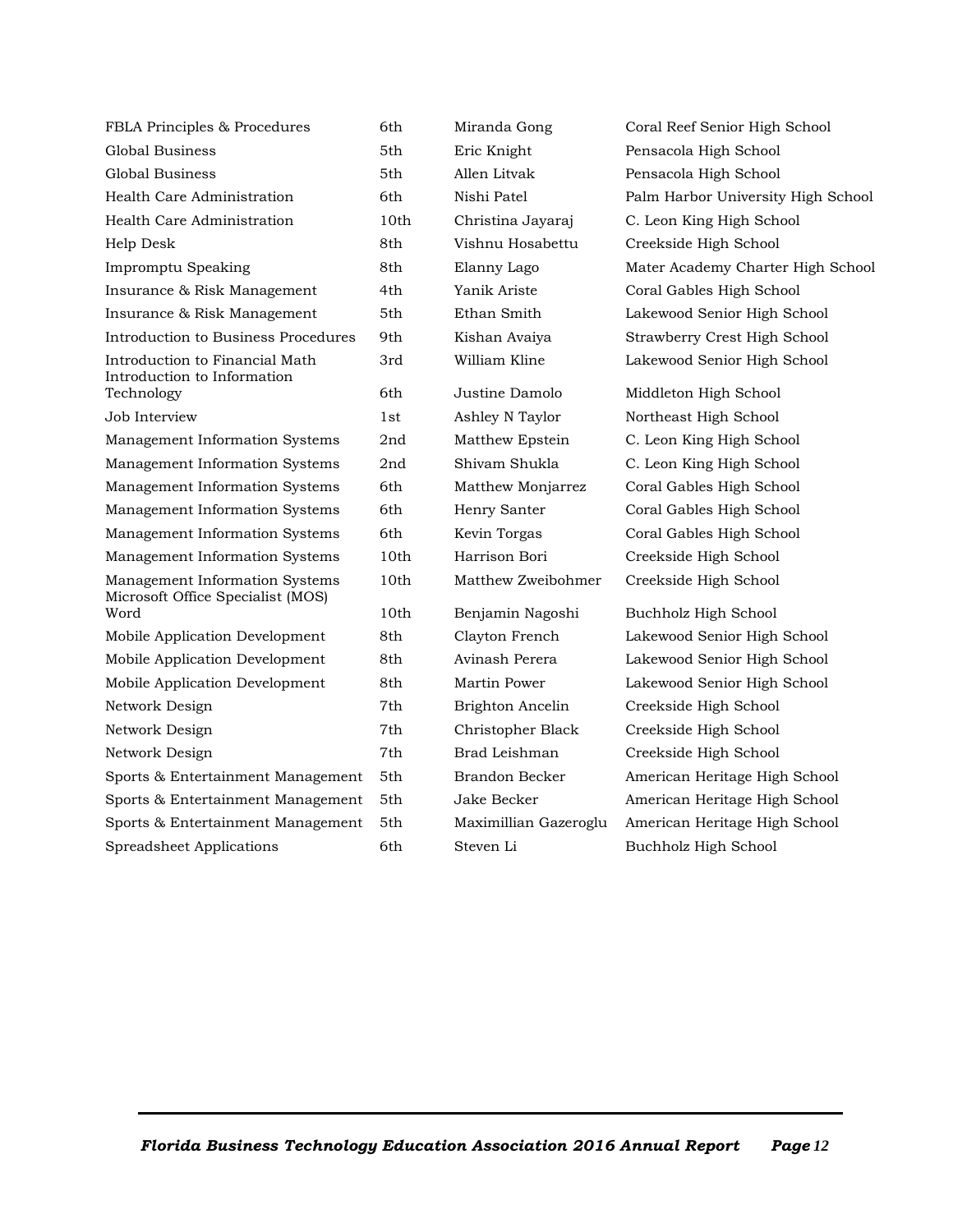### **Phi-Beta Lambda**

| Event                                 | Place | Student                | School                                                                                 |
|---------------------------------------|-------|------------------------|----------------------------------------------------------------------------------------|
| Accounting Analysis & Decision Making | 5th   | Hilda Lorenzo          | Miami Dade College - Kendall Campus                                                    |
| Accounting Analysis & Decision Making | 5th   | Bryant Moreno          | Miami Dade College - Kendall Campus                                                    |
| Accounting Analysis & Decision Making | 5th   | Jhanluis Peralta       | Miami Dade College - Kendall Campus                                                    |
| <b>Accounting for Professionals</b>   | 10th  | kassandra Ramirez      | Miami Dade College - Kendall Campus                                                    |
| <b>Accounting Principles</b>          | 1st   | Sindhuri Thondapu      | Miami Dade College - Wolfson                                                           |
| <b>Accounting Principles</b>          | 4th   | Alejandro Padron       | Miami Dade College – Wolfson                                                           |
| <b>Business Decision Making</b>       | 9th   | Lydia Birge            | <b>Broward College</b>                                                                 |
| <b>Business Decision Making</b>       | 9th   | Andrew Borrelli        | <b>Broward College</b>                                                                 |
| <b>Business Decision Making</b>       | 9th   | Matthew Bolton         | <b>Broward College</b>                                                                 |
| Business Ethics                       | 7th   | Bella Gonzalez         | University of Florida - Gainesville                                                    |
| <b>Business Ethics</b>                | 7th   | Danna H Regnier        | University of Florida - Gainesville                                                    |
| Business Ethics                       | 7th   | Danielle Shu           | University of Florida - Gainesville                                                    |
| Business Law                          | 10th  | Shannon Frederick      | Seminole State College of Florida                                                      |
| Client Service                        | 4th   | Dalal Zaban            | South Florida State College                                                            |
| Community Service Project             | 5th   | Albert Amaya           | Florida International University                                                       |
| Community Service Project             | 5th   | Ashley Pozo            | Florida International University                                                       |
| <b>Computer Concepts</b>              | 4th   | <b>Bradach Carlson</b> | Chipola College                                                                        |
| <b>Computer Concepts</b>              | 5th   | Sanderlin Russell      | Seminole State College of Florida -<br>Heathrow<br>Seminole State College of Florida - |
| Contemporary Sports Issues            | 4th   | Evan Martinez          | Heathrow                                                                               |
| Cost Accounting                       | 5th   | Bryant Moreno          | Miami Dade College - Kendall Campus<br>Seminole State College of Florida -             |
| Cyber Security                        | 3rd   | Sanderlin Russell      | Heathrow                                                                               |
| <b>Cyber Security</b>                 | 5th   | Bradach Carlson        | Chipola College                                                                        |
| <b>Cyber Security</b>                 | 9th   | Jerry Osorio           | Miami Dade College - North                                                             |
| Economic Analysis & Decision Making   | 8th   | Ben R Genereaux        | University of Miami                                                                    |
| Economic Analysis & Decision Making   | 8th   | Luis Goberno           | University of Miami                                                                    |
| <b>Emerging Business Issues</b>       | 2nd   | Michael Guitierrez     | Miami Dade College - Kendall Campus                                                    |
| <b>Emerging Business Issues</b>       | 2nd   | Ashley Urbina          | Miami Dade College - Kendall Campus                                                    |
| <b>Emerging Business Issues</b>       | 2nd   | Miguelangel Salazar    | Miami Dade College - Kendall Campus                                                    |
| <b>Emerging Business Issues</b>       | 3rd   | Kira Clarke            | <b>Broward College</b>                                                                 |
| <b>Emerging Business Issues</b>       | 3rd   | Kathryn Malave         | <b>Broward College</b>                                                                 |
| <b>Emerging Business Issues</b>       | 3rd   | Laura Miller           | <b>Broward College</b>                                                                 |
| <b>Entrepreneurship Concepts</b>      | 1st   | Anne Miller            | State College of Florida - Venice                                                      |
| <b>Financial Services</b>             | 2nd   | Guilherme L Negrao     | Hillsborough Community College                                                         |
| <b>Financial Services</b>             | 2nd   | Pietro C Carillo       | Hillsborough Community College                                                         |
| <b>Financial Services</b>             | 2nd   | Shahrair Zamani        | Hillsborough Community College                                                         |
| <b>Financial Services</b>             | 8th   | Bethany Horton         | Chipola College                                                                        |
| Forensic Accounting                   |       |                        |                                                                                        |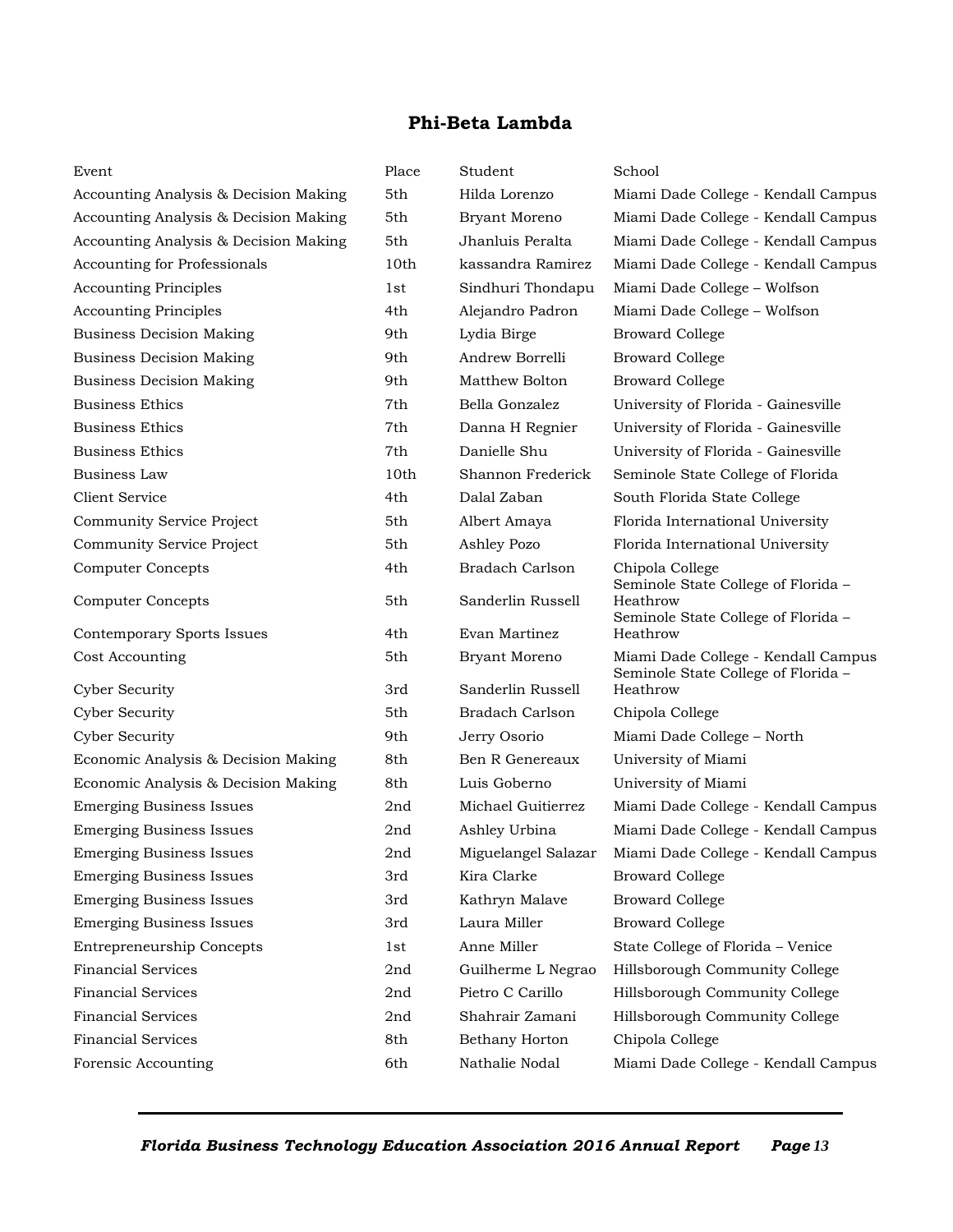| Forensic Accounting                    | 6th        | Hilda Lorenzo              | Miami Dade College - Kendall Campus                                       |
|----------------------------------------|------------|----------------------------|---------------------------------------------------------------------------|
| Forensic Accounting                    | 6th        | Michael Lopez              | Miami Dade College - Kendall Campus                                       |
| Forensic Accounting                    | 8th        | Logan N Stewart            | Webber International University                                           |
| <b>Future Business Educator</b>        | 2nd        | Shahrair Zamani            | Hillsborough Community College                                            |
| <b>Future Business Executive</b>       | 3rd        | Albert Amaya               | Florida International University                                          |
| Help Desk                              | 7th        | Karina Hleuka              | Florida International University                                          |
| Hospitality Management                 | 5th        | Michael Angrand            | Florida International University                                          |
| Hospitality Management                 | 5th        | Alexander Alonso           | Florida International University                                          |
| Hospitality Management                 | 5th        | Jesus Mendez               | Florida International University                                          |
| Information Management                 | 4th        | Anne Miller                | State College of Florida - Venice                                         |
| Information Management                 | 9th        | Shareem Goodlet            | Chipola College                                                           |
| Integrated Marketing Campaign          | 4th        | Alexy Menendez             | Miami Dade College - Kendall Campus                                       |
| Integrated Marketing Campaign          | 4th        | Sophia Paradela            | Miami Dade College - Kendall Campus                                       |
| Integrated Marketing Campaign          | 8th        | <b>Taylor Tachell</b>      | Florida State University - Tallahassee                                    |
| <b>International Business</b>          | 2nd        | James Harmon<br>Stephanie  | Polk State College                                                        |
| Justice Administration                 | 9th        | McKenna                    | University of Miami                                                       |
| Local Chapter Annual Business Report   | 4th        |                            | Florida International University                                          |
| Macroeconomics                         | 1st        | Tyler Kolota               | University of Florida - Gainesville                                       |
| Macroeconomics                         | 2nd        | Rachel Behrmann            | University of Florida - Gainesville<br>Miami Dade College - InterAmerican |
| Macroeconomics                         | 3rd        | Abraham Cid                | Campus                                                                    |
|                                        |            |                            |                                                                           |
| Management Analysis & Decision Making  | 7th        | Stephanie Gonzalez         | Miami Dade College - Wolfson<br>Seminole State College of Florida -       |
| <b>Management Concepts</b>             | 4th        | Melissa Nettles            | Heathrow                                                                  |
| <b>Management Concepts</b>             | 8th        | Mary Grace Parker          | Seminole State College of Florida                                         |
| Marketing Analysis & Decision Making   | 7th        | Phillip Friedman           | Webber International University                                           |
| Marketing Analysis & Decision Making   | 7th        | Eva N Odum                 | Webber International University                                           |
| Microeconomics                         | 1st        | Rachel Behrmann            | University of Florida - Gainesville                                       |
| Microeconomics                         | 2nd        | Tyler Kolota               | University of Florida - Gainesville                                       |
| Networking Concepts                    | 5th        | Jerry Osorio               | Miami Dade College - North                                                |
| Organizational Behavior & Leadership   | 2nd        | Erinn O'Doughda            | Miami Dade College - Wolfson<br>Seminole State College of Florida -       |
| Organizational Behavior & Leadership   | 5th        | Melissa Nettles            | Heathrow                                                                  |
| Organizational Behavior & Leadership   | 10th       | Sharod R Hinton            | University of Miami                                                       |
| Parliamentary Procedure                | 7th        | Brianna Gutierrez          | Miami Dade College - Kendall Campus                                       |
| Parliamentary Procedure                | 7th        | <b>Britney Gutierrez</b>   | Miami Dade College - Kendall Campus                                       |
| Parliamentary Procedure                | 7th        | Dany Olivera               | Miami Dade College - Kendall Campus                                       |
| Parliamentary Procedure                | 7th        | Daniel Cano                | Miami Dade College - Kendall Campus                                       |
| Parliamentary Procedure                | 7th        | Michael Wille              | Miami Dade College - Kendall Campus                                       |
| Personal Finance                       | 2nd        | Mary Grace Parker          | Seminole State College of Florida<br>Pasco Hernando State College West    |
| Personal Finance<br>Project Management | 9th<br>4th | Joy Jordan<br>Joshua Myers | Campus<br>Chipola College                                                 |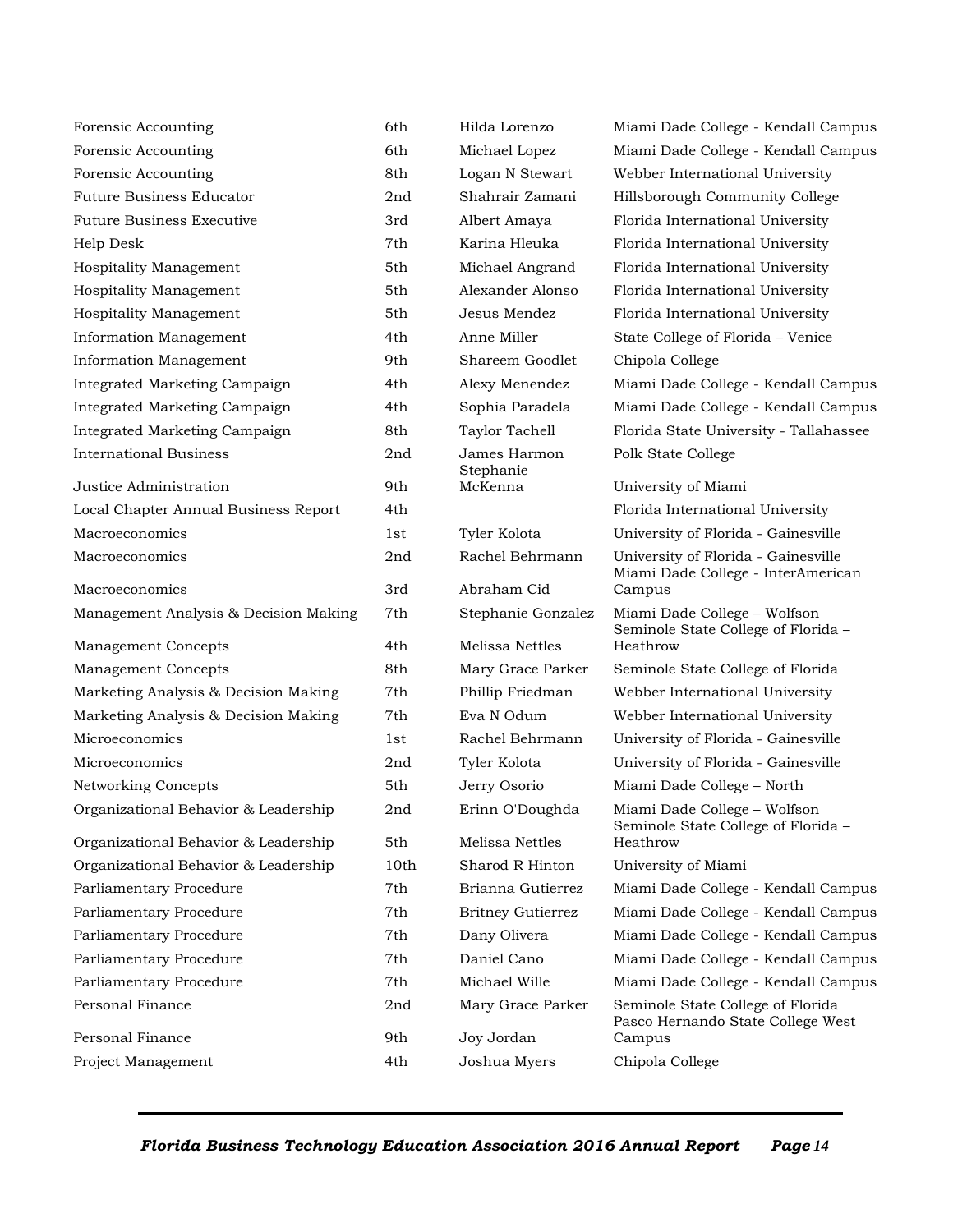| Public Speaking                      | 2nd | Elvis Casely       | <b>Broward College</b>                                                    |
|--------------------------------------|-----|--------------------|---------------------------------------------------------------------------|
| Retail Management                    | 4th | Jamie Valdivia     | Miami Dade College – North                                                |
| Sales Presentation                   | 5th | Carolina Chavez    | Florida International University                                          |
| Small Business Management Plan       | 4th | Scott Medina-Jiron | Miami Dade College - Kendall Campus                                       |
| Small Business Management Plan       | 4th | Maria Paneque      | Miami Dade College - Kendall Campus                                       |
| Small Business Management Plan       | 4th | Ashley Urbina      | Miami Dade College - Kendall Campus                                       |
| Sports Management & Marketing        | 2nd | Hanah Lova         | University of Florida - Gainesville<br>Miami Dade College - InterAmerican |
| Strategic Analysis & Decision Making | 1st | Ines Carvajal      | Campus<br>Miami Dade College - InterAmerican                              |
| Strategic Analysis & Decision Making | 1st | Reynier Montalvan  | Campus<br>Miami Dade College - InterAmerican                              |
| Strategic Analysis & Decision Making | 1st | Abraham Cid        | Campus                                                                    |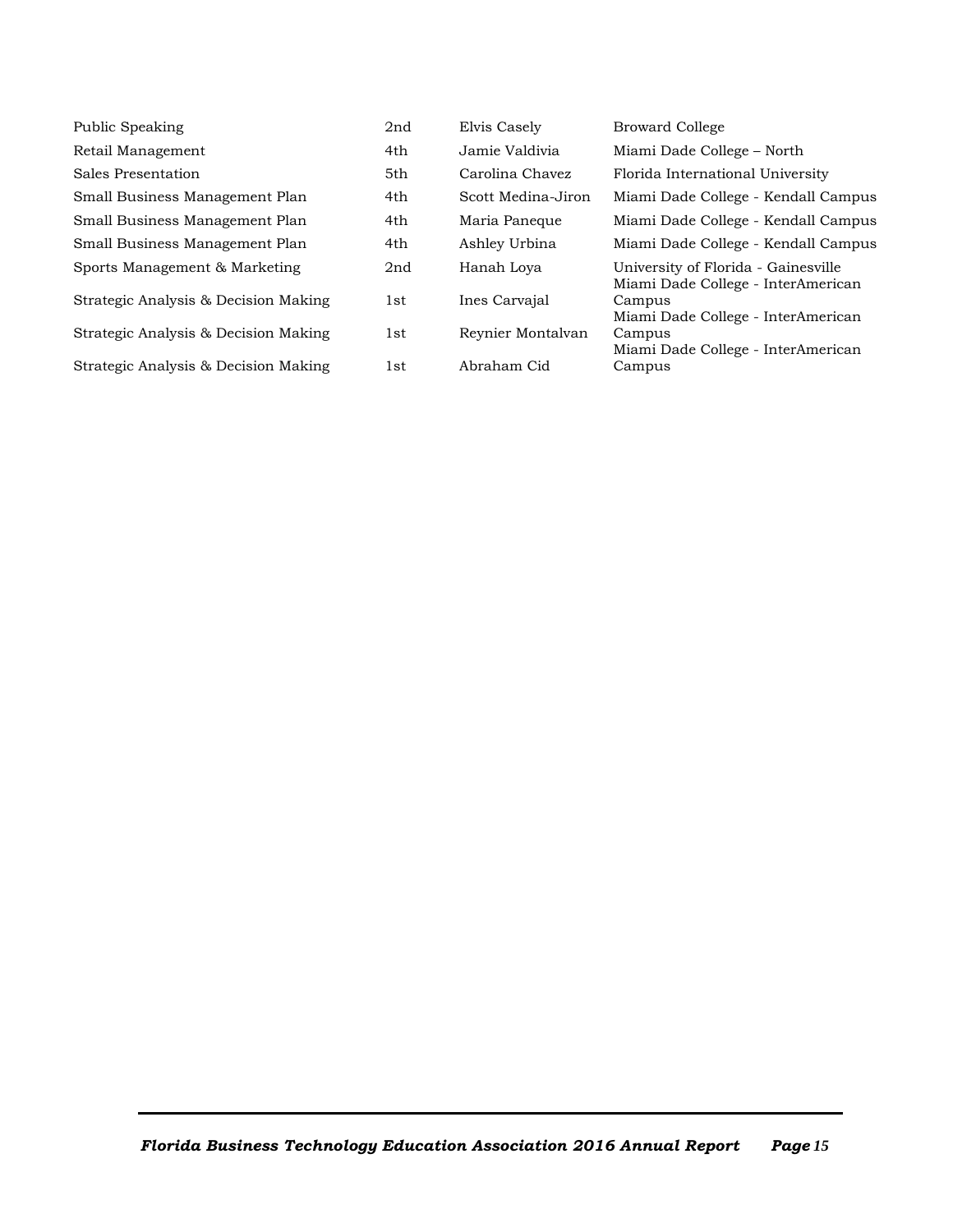# **FBTEA Membership Pictures**



Touring Full Sail University after morning workshops.